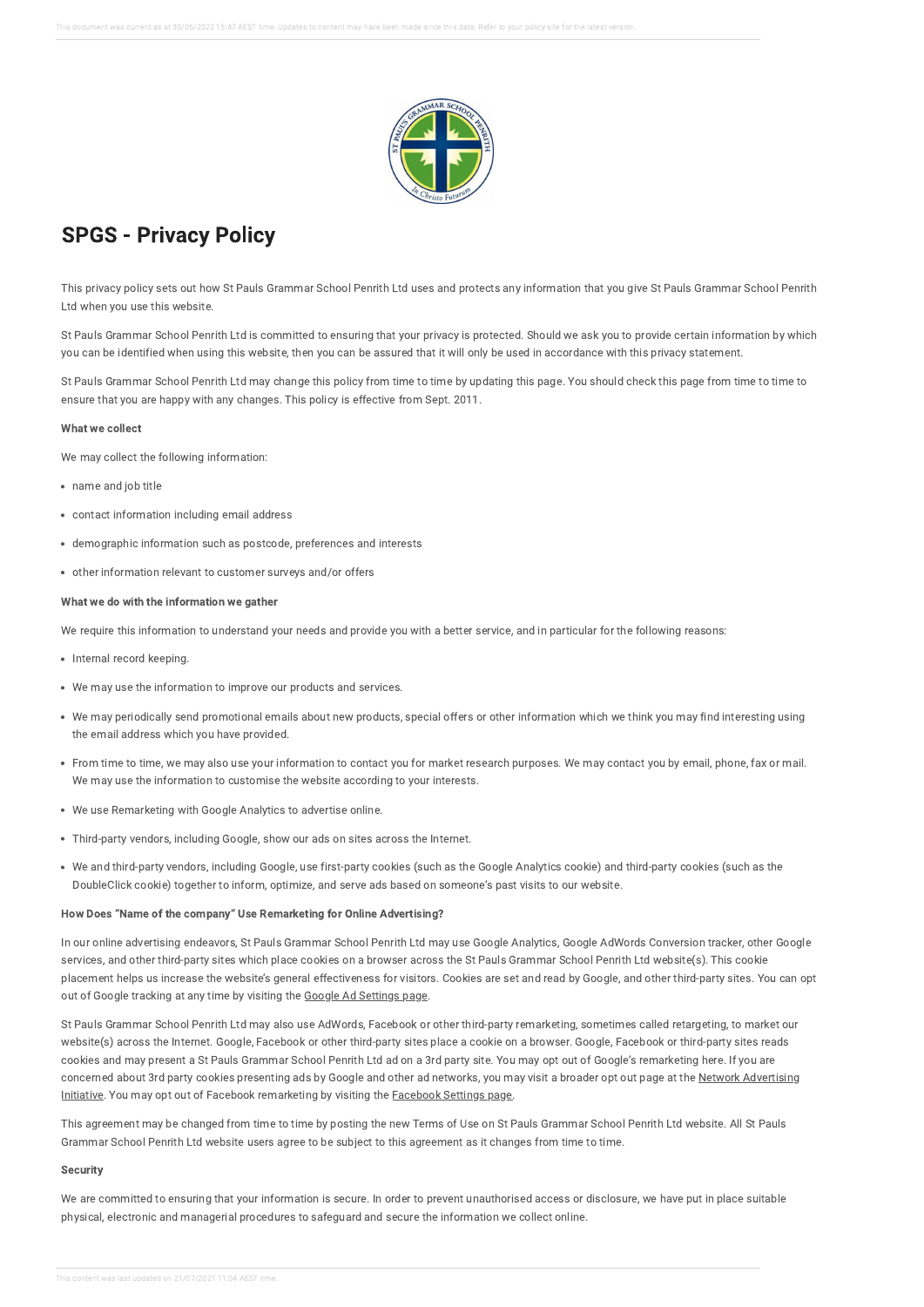#### How we use cookies

A cookie is a small file which asks permission to be placed on your computer's hard drive. Once you agree, the file is added and the cookie helps analyse web traffic or lets you know when you visit a particular site. Cookies allow web applications to respond to you as an individual. The web application can tailor its operations to your needs, likes and dislikes by gathering and remembering information about your preferences.

We use traffic log cookies to identify which pages are being used. This helps us analyse data about web page traffic and improve our website in order to tailor it to customer needs. We only use this information for statistical analysis purposes and then the data is removed from the system.

Overall, cookies help us provide you with a better website, by enabling us to monitor which pages you find useful and which you do not. A cookie in no way gives us access to your computer or any information about you, other than the data you choose to share with us. You can choose to accept or decline cookies. Most web browsers automatically accept cookies, but you can usually modify your browser setting to decline cookies if you prefer. This may prevent you from taking full advantage of the website.

#### Links to other websites

Our website may contain links to other websites of interest. However, once you have used these links to leave our site, you should note that we do not have any control over that other website. Therefore, we cannot be responsible for the protection and privacy of any information which you provide whilst visiting such sites and such sites are not governed by this privacy statement. You should exercise caution and look at the privacy statement applicable to the website in question.

## **Controlling your personal information**

You may choose to restrict the collection or use of your personal information in the following ways:

- whenever you are asked to fill in a form on the website, look for the box that you can click to indicate that you do not want the information to be used by anybody for direct marketing purposes
- if you have previously agreed to us using your personal information for direct marketing purposes, you may change your mind at any time by writing to or emailing us at info@stpauls.nsw.edu.au.

We will not sell, distribute or lease your personal information to third parties unless we have your permission or are required by law to do so. We may use your personal information to send you promotional information about third parties which we think you may find interesting if you tell us that you wish this to happen.

You may request details of personal information which we hold about you under the Data Protection Act 1998. A small fee will be payable. If you would like a copy of the information held on you please write to St Pauls Grammar School Penrith Ltd, 52 Taylor Road, Cranebrook NSW 2749.

If you believe that any information we are holding on you is incorrect or incomplete, please write to or email us as soon as possible, at the above address. We will promptly correct any information found to be incorrect.

## **Terms and Conditions**

Welcome to our website. If you continue to browse and use this website, you are agreeing to comply with and be bound by the following terms and conditions of use, which together with our privacy policy govern St Pauls Grammar School Penrith Ltd relationship with you in relation to this website. If you disagree with any part of these terms and conditions, please do not use our website.

#### **Refund & Returns Policy**

We hope this never happens. St Pauls Grammar School Penrith Ltd does as much as we can so that it doesn't. When you purchase any St Pauls Grammar School Penrith Ltd Service there may be a cancellation period outlined as per the terms of your agreement. Contact info@stpauls.nsw.edu.au to follow through with that process.

St Pauls Grammar School Penrith Ltd does not refund any digital training product.

The term 'St Pauls Grammar School Penrith Ltd ' or 'us' or 'we' refers to the owner of the website whose registered office is 52 Taylor Road, Cranebrook NSW 2749. Our company ABN: Company 54 002 581 008. The term 'you' refers to the user or viewer of our website.

The use of this website is subject to the following terms of use:

- . The content of the pages of this website is for your general information and use only. It is subject to change without notice.
- . Neither we nor any third parties provide any warranty or guarantee as to the accuracy, timeliness, performance, completeness or suitability of the information and materials found or offered on this website for any particular purpose. You acknowledge that such information and materials may contain inaccuracies or errors and we expressly exclude liability for any such inaccuracies or errors to the fullest extent permitted by law.
- Your use of any information or materials on this website is entirely at your own risk, for which we shall not be liable. It shall be your own responsibility to ensure that any products, services or information available through this website meet your specific requirements.
- This website contains material which is owned by or licensed to us. This material includes, but is not limited to, the design, layout, look, appearance and graphics. Reproduction is prohibited other than in accordance with the copyright notice, which forms part of these terms and conditions.
- . All trademarks reproduced in this website, which are not the property of, or licensed to the operator, are acknowledged on the website.
- Unauthorised use of this website may give rise to a claim for damages and/or be a criminal offence.